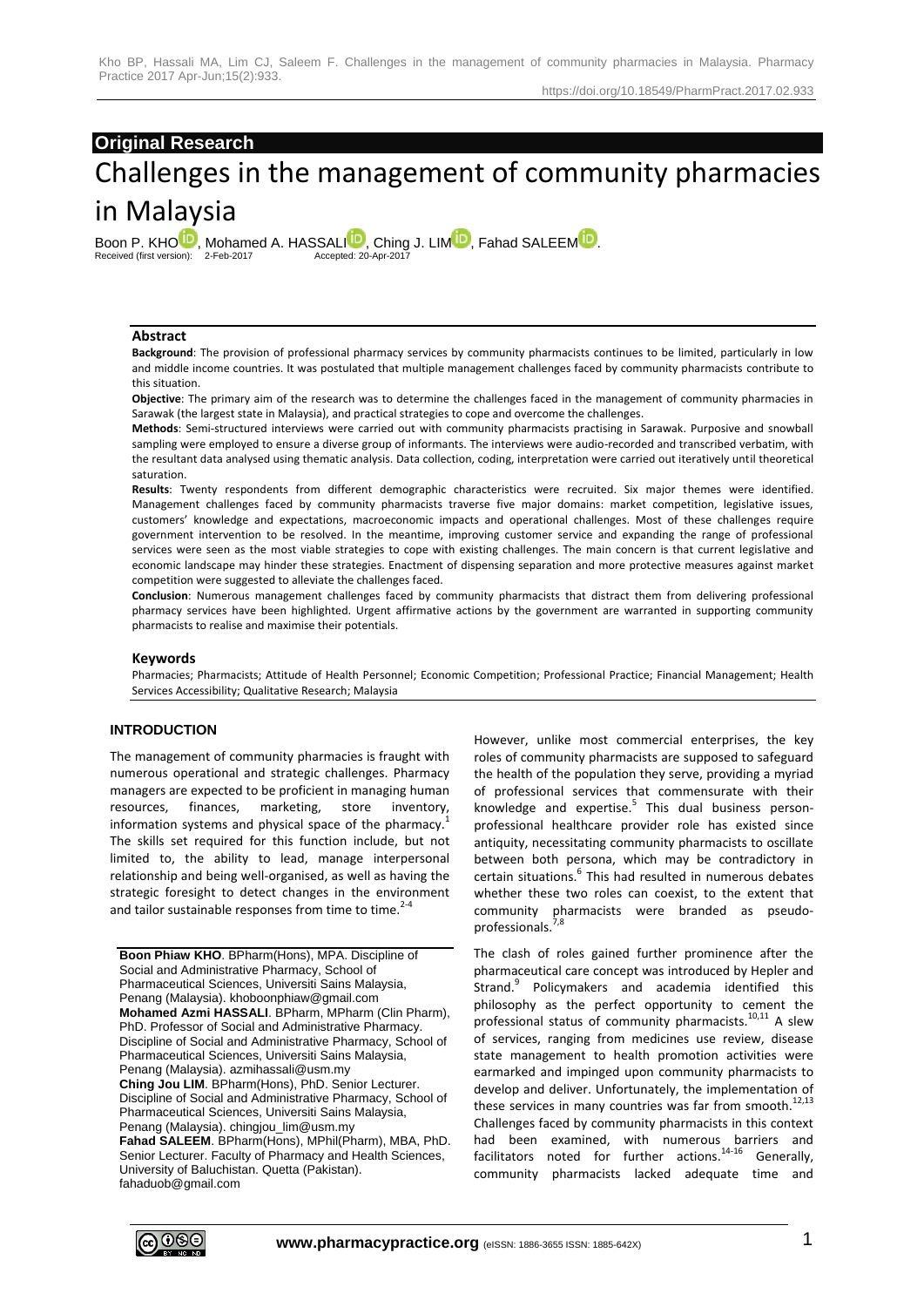confidence levels to provide them. $^{16,17}$  Change management issues were also faced, with pharmacy staff trapped in the comfort of current practice and hence reluctant to shift their roles.<sup>18</sup>

Additional challenges are faced by community pharmacies in low and middle income countries (LMICs) in their quest to be more professional services oriented. This stemmed from an underdeveloped health system and legislations that did not facilitate proper development of pharmacy practice.<sup>19-21</sup> As a result, quality of even basic pharmacy services such as dispensing and counselling are much poorer compared to developed nations.<sup>19</sup> Transgressions of pharmacy legislations, primarily dispensing by pharmacy assistants and without authorised prescriptions are rampant.<sup>19</sup> Lack of recognition from the government, peers in the medical lines and even customers are also common, as well as workforce issues.<sup>22</sup> All these difficulties were similarly experienced by community pharmacists in Malaysia.<sup>23</sup>

In Malaysia, documented maladaptive practices amongst community pharmacies include selling medications without prescriptions, offering excess medications to customers and procuring cheaper medicines with questionable origins.24,25 This happen despite increased enforcement activities and the existence of Community Pharmacy Benchmarking Guidelines (CPBG) as a professional practice guide to promote better adherence to the existing laws.<sup>26</sup> As the community pharmacy market in Malaysia is competitive, this may be indicative of community pharmacists buckling under the strain of the challenges. However, professional pharmacy services are also routinely provided, suggesting that not all coping strategies are negative. <sup>23</sup> Indeed, community pharmacies in some competitive localities were found to be more inclined towards offering professional services, in an effort to differentiate themselves and gain competitive advantage.<sup>27,28</sup>

The aims of this study were to explore the management challenges faced by community pharmacists, existing strategies employed by them to cope and potential solutions to further resolve these problems. Challenges faced by community pharmacists are multifaceted and the coping strategies employed to counter them varied. Therefore, a holistic view of the management challenges faced is warranted to capture the interplay between the diverse barriers and coping strategies, which influences community pharmacy practice and professional services provision. As observed in several recent studies, this context provides more insights compared to studies focusing on barriers faced in the provision of specific pharmacy services *per se*. 8,29,30 In the Malaysian context, the various challenges resulted in under-utilisation of community pharmacists' clinical skills and knowledge.<sup>31</sup> As community pharmacists' clinical skills and knowledge.<sup>31</sup> the country's healthcare system is in the precipice of a major overhaul, with a national health insurance scheme being considered to replace the current two-tiered public and private healthcare system, this study is timely to explore potential solutions to maximise the utilisation of their knowledge and skills for this purpose.  $31,32$ 

## **METHODS**

## **Participants**

Participants were community pharmacists practicing in the state of Sarawak (i.e., the largest state in Malaysia). Respondents were selected using purposive sampling to ensure that the final cohort differed in terms of gender, age, position in the pharmacy, as well as the location and organizational structure of their pharmacy, in order to achieve more well-rounded perspective. Snowball sampling was employed in the later stages of participant recruitment to approach individuals needed to be introduced through existing respondents.

The study was focused on a single state in Malaysia as a model. This is believed to suffice based on the assumption that the challenges faced by community pharmacists throughout Malaysia are similar, as they are exposed to the same legislations and macroeconomic conditions.

#### **Instruments**

A semi-structured interview guide developed from extensive literature search and consultations with subject matter experts was used (Table 1). The guide was developed in English and translated to Mandarin. As the majority of community pharmacists in Sarawak are Chinese, with Mandarin being their mother tongue, this step was taken to prevent expression of their views being constrained by language impediments. A back-translation of the guide to English was carried out to ensure the accuracy of the translation. Periodic interim analyses of data collected were performed, leading to revisions of the semi-structured interview guide to facilitate the subsequent interviews and enhance the richness of the data.

| Table 1. Semi-structured interview guide |                                                                                                            |  |
|------------------------------------------|------------------------------------------------------------------------------------------------------------|--|
| No.                                      | <b>Key questions</b>                                                                                       |  |
|                                          | Can you provide me with a general idea, how challenging is it now to manage a community pharmacy?          |  |
| 2.                                       | What are the specific challenges experienced by you in managing your community pharmacy?                   |  |
| 3.                                       | Are there any other notable challenges that you can think of?                                              |  |
| 4.                                       | What factors do you think contribute to these challenges?                                                  |  |
| 5.                                       | What would you say is the most pressing challenge? Why is that?                                            |  |
| 6.                                       | What are the impacts of these challenges on your community pharmacy business?                              |  |
| 7.                                       | What kind of constraints you face in providing professional pharmacy services due to the challenges faced? |  |
| 8.                                       | If customers are willing to pay for the services rendered, will you consider offering more professional    |  |
|                                          | pharmacy services?                                                                                         |  |
| 9.                                       | How is your pharmacy currently coping with all these challenges?                                           |  |
| 10.                                      | What strategies are in place to further strengthen your pharmacy services due to the challenges faced?     |  |
| 11.                                      | Are these coping strategies successful in overcoming the challenges?                                       |  |
| 12.                                      | Are there any policies that you would like to see being established or changed by the government, that you |  |
|                                          | think can help in overcoming some of the challenges faced?                                                 |  |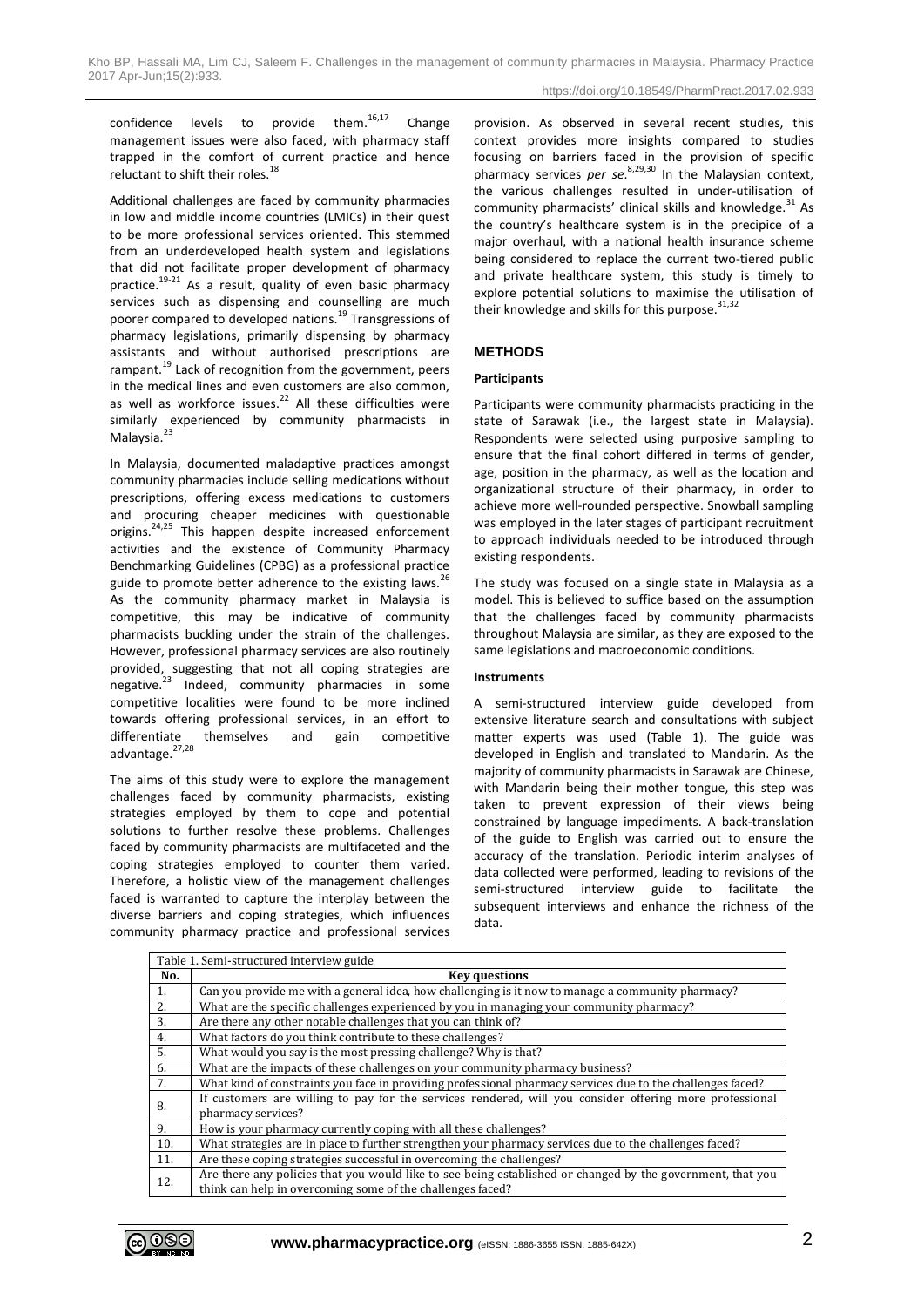| Table 2. Demographic characteristics of respondents |    |  |  |
|-----------------------------------------------------|----|--|--|
| N                                                   | %  |  |  |
| Gender                                              |    |  |  |
| 8                                                   | 40 |  |  |
| 12                                                  | 60 |  |  |
|                                                     |    |  |  |
| 7                                                   | 35 |  |  |
| 7                                                   | 35 |  |  |
| 6                                                   | 30 |  |  |
| Location of pharmacy                                |    |  |  |
| 15                                                  | 75 |  |  |
| 5                                                   | 25 |  |  |
| Type of pharmacy                                    |    |  |  |
| 14                                                  | 70 |  |  |
| 4                                                   | 20 |  |  |
| $\overline{2}$                                      | 10 |  |  |
| Position in pharmacy                                |    |  |  |
| 9                                                   | 45 |  |  |
| 7                                                   | 35 |  |  |
| 4                                                   | 20 |  |  |
|                                                     |    |  |  |

## **Procedures**

Interviews with respondents were carried out solely by the main author from February until April 2016 on a face to face basis. They took place either in the workplace of the respondents or a public venue, and were between 10 to 50 minutes long. English or Mandarin was used based on the preference of the respondents. All interviews were audiorecorded and subsequently transcribed verbatim by the main author. A random selection (20 percent) of transcripts were checked for accuracy by another researcher. No significant discrepancy was detected. Transcripts were subsequently returned to respondents for comments and corrections. Slight corrections were requested for three of the transcripts, with the changes made bracketed in the final transcripts.

### **Ethical considerations**

Approval was obtained from the Malaysian Ministry of Health Medical Research and Ethics Committee for the conduct of this research. All respondents signed an informed consent form prior to the start of interviews. No financial incentive was provided for respondents.

#### **Data analysis**

Transcribed data were coded and analysed for emergent themes using thematic analysis, as per approach and steps recommended by Braun and Clarke.<sup>33</sup> Constant comparison was done by having the data collection, coding and interpretation carried out in an iterative manner. Two authors carried out this process in an independent manner for triangulation purposes, with differences in opinions resolved via consensus. As both authors are bilingual, transcripts in Mandarin were directly coded using English terms without being translated. Only quotes selected to represent the themes and sub-themes were translated to English to enable discussion with other co-authors. This step was taken to minimise distortion in meaning which could happen during the translation process. The data was managed using NVivo (version 10, QSR International).

#### **RESULTS**

A total of 20 interviews were successfully conducted with community pharmacists in Sarawak. 3 other community pharmacists approached were reluctant to be interviewed and declined to participate. Data collection was terminated after all authors were satisfied that data saturation had been reached, as no new information were forthcoming in the last two interviews. Demographic characteristics of the respondents were also sufficiently heterogeneous (Table 2).

A total of 6 themes were identified from the data collected.

#### **Theme 1: Market competition**

#### 1.1 New entrants

The increasing number of new community pharmacies, especially those opened by young, inexperienced pharmacists was a major concern. The common sentiment was that these pharmacists are likely to indulge in price war and undercut the market in order to gain a foothold in the sector, especially those with adequate financial backing. Another worrying trend was them overloading customers with products to maximise their profit margin.

"The price throwing had thrown a lot of the margin off so it's actually quite bad. More pharmacists coming up and opening new shops around the area... they want to compete with the older pharmacies. Therefore price is the only thing they can compete on, cause experience wise they can't."

Some respondents suggested that the number of new pharmacy undergraduate intakes should be closely monitored and planned, and the scope/area of job opportunities for pharmacy graduates expanded to solve the perceived over-population of pharmacists in the community sector, particularly in the absence of dispensing separation. They also advocated for the enactment of zoning rules to prevent new community pharmacies opening in close proximity to an existing pharmacy.

"We are hoping that in an area they probably need to limit [number] of pharmacy that can be established within a *[certain]* distance... there are more and more pharmacies being opened that it can be next to you."

### 1.2 Emergence of government supported competitors

The consent given by the government to set up community pharmacies in the vicinity of public hospitals was another source of consternation. The location offered an unfair privilege in accessing prescriptions written by government doctors intended for purchase in the private sector. In Sarawak, these pharmacies are owned by the Hospital Workers' Cooperative, and it was deemed unethical for government officials to have direct commercial interest in the community pharmacy business.

"At the moment the Kop-Sihat (Hospital Workers' Cooperative) are launching a retail pharmacy in the general hospitals, and these pharmacies will be a bigger threat to all the retail pharmacies in the near future... they are getting a much more lower pricing compared to the majority of the retail pharmacies."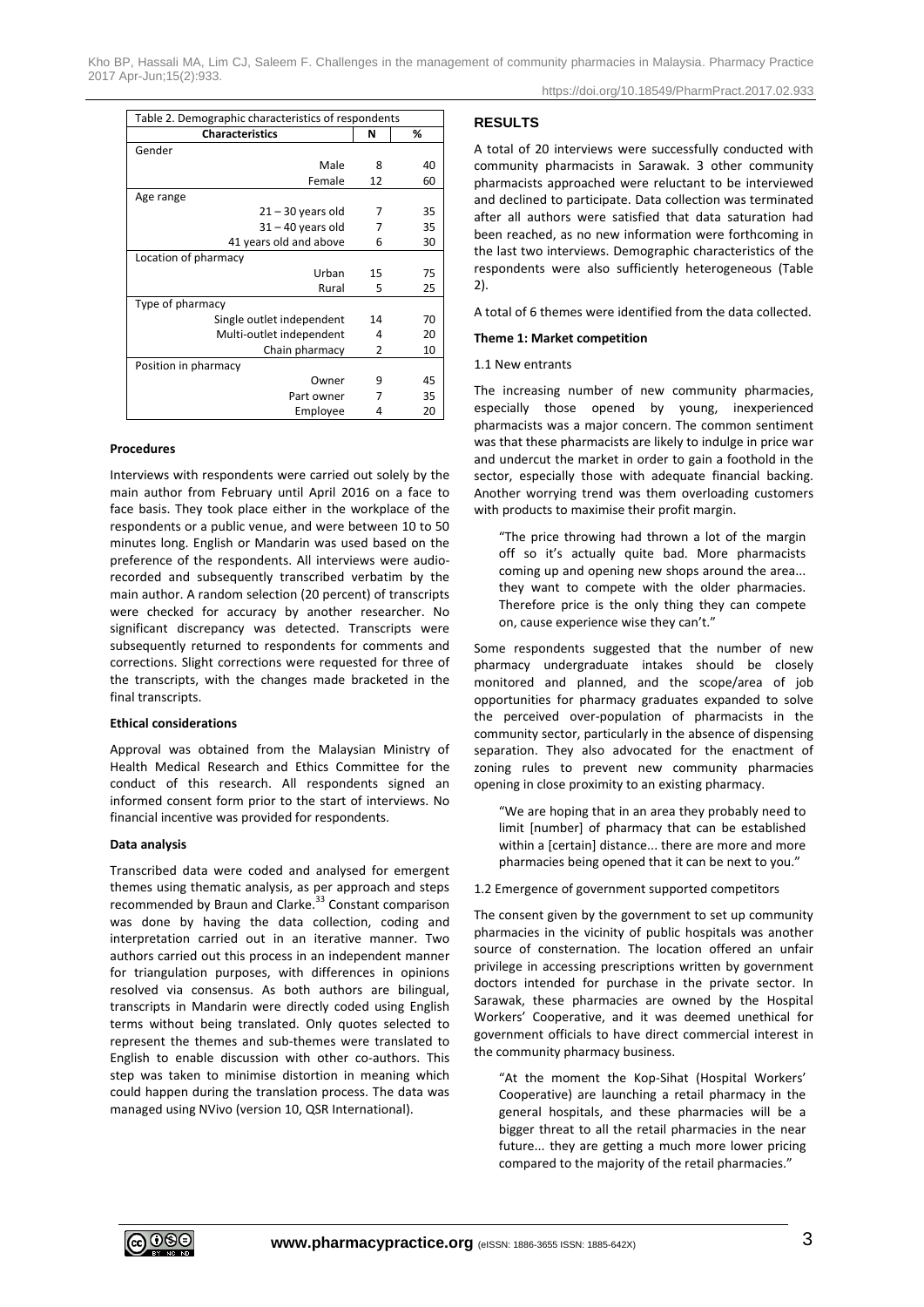Kho BP, Hassali MA, Lim CJ, Saleem F. Challenges in the management of community pharmacies in Malaysia. Pharmacy Practice 2017 Apr-Jun;15(2):933.

#### **Theme 2: Legislative issues**

#### 2.1 Absence of dispensing separation

The majority of the respondents lamented the continued absence of dispensing separation in Malaysia, which resulted in a lack of prescriptions for them to dispense. They felt that the situation is detrimental to the health of the population by depriving them from getting medicine use and safety counselling. Respondents also had to face daily dilemmas regarding the sale of controlled medicines without prescriptions; their desire to be ethical clashing with their altruism to fulfil the needs of customers and ensuring business survival.

"We have a lot of rural customers requesting for urgent supply of Poison B (Prescription Only Medicines)… sometimes we really need to juggle how we want to swing between [following] the law and breaching the law. So what should we do? We really, at the moment, we really don't know."

The respondents hoped that the government can be a fairer referee in the on-going deliberation regarding dispensing separation, as they seemed to favour the medical doctor profession.

"We had been talking for so many years, and now, before we want to implement it (dispensing separation), medical profession come in with a lot of condition and so on... government must come in because there's a commercial interest involved."

They also advocated for an increased range of pharmacy only medicines (known as Poison C), perceiving the current list as being too limited. Suggestions include maintenance medicines for customers whose disease and medicine dosage had been stabilised. The creation of an emergency supply category, enabling them to legally dispense a limited supply to customers who ran out of their medications was also suggested.

#### 2.2 Rules and regulations without empowerment

Additional restrictions, including the outlaw of sponsored signboards and sale of items not related to the profession were proposed by the government in an effort to maintain the professional image of community pharmacies. Inspections and covert operations by pharmacy enforcement officers are also held frequently to ensure compliance with prevailing laws. Respondents felt that these restrictions may be unwarranted without the provision of corresponding compensatory concessions to sustain their livelihood.

"They say in the near future pharmacy will be barred from selling items that are not related to health... if cannot sell how can we do business?... We didn't sell any illegal things, unless like if we sell cigarettes, that they can say pharmacy can't sell."

Dissatisfactions were also raised regarding the inability of the government to act against pharmaceutical suppliers who offer unfair bonus schemes. General practitioners in Malaysia enjoy better purchase discounts and exclusivity for selected items compared to community pharmacies, and thus they can sell medicines at cheaper prices. This discriminatory practice still exists despite the distribution of Good Pharmaceutical Trading Practice Guidelines to all stakeholders by the Pharmaceutical Services Division that prohibit this practice.

"What we know, some big company, they are biased. They give certain items only special for doctors and then we pharmacy, we couldn't sell it... and then also doctors or certain big players of pharmacy they can enjoy special bonus. It's very, very unfair, especially for us independent small pharmacies."

#### **Theme 3: Customers' knowledge and expectations**

3.1 Distorted expectations on pharmacists' roles and jurisdiction

There are still confusion among customers regarding the exact roles of community pharmacists in the Malaysian healthcare system. Some of them cannot differentiate between the distinct roles and jurisdiction of doctors and pharmacists.

"There are so many times where patients just come in, have their blood pressure tested, and they just ask for medications like that."

Customers also often demand prescription medicines from community pharmacists without a prescription. This expectation is caused by the fact that there are numerous community pharmacists who actively supply them even though it is against the law. The situation is so entrenched that pharmacists who did not concede to the requests of their customers have their pharmacies branded as not being a 'proper' pharmacy.

"Customers with no prescriptions… they will say this is not a proper pharmacy, and then they say 'your shop so big [how come] this thing never sell', and then they say other people sell to me."

3.2 Poor knowledge on medicine use

Lack of knowledge among customers visiting community pharmacies about health and medicine use was also an important challenge faced. Very often, customers fail to differentiate between symptoms and illness, and grasp that for certain illness numerous medications are needed for successful treatment.

"Usually they thought that taking a single type of medicine will be sufficient, but sometimes when there are a lot of problems, a lot of symptoms, they actually need more than one type of medicines... They always thought that they will be okay after only taking one or two types of medicines."

Customers are also prone to identify their medicines based on the shape and packaging rather than the active ingredient. They often cannot accept substitutions (ie generic medicines) offered by pharmacists, even though the substitute contains similar active ingredient.

"Most of the people they still used to this pre-packed type of [extemporaneously prepared] cream. So they demand it, even though we give them the same ingredient type of the [commercially] ready made tube cream, they still refuse to use."

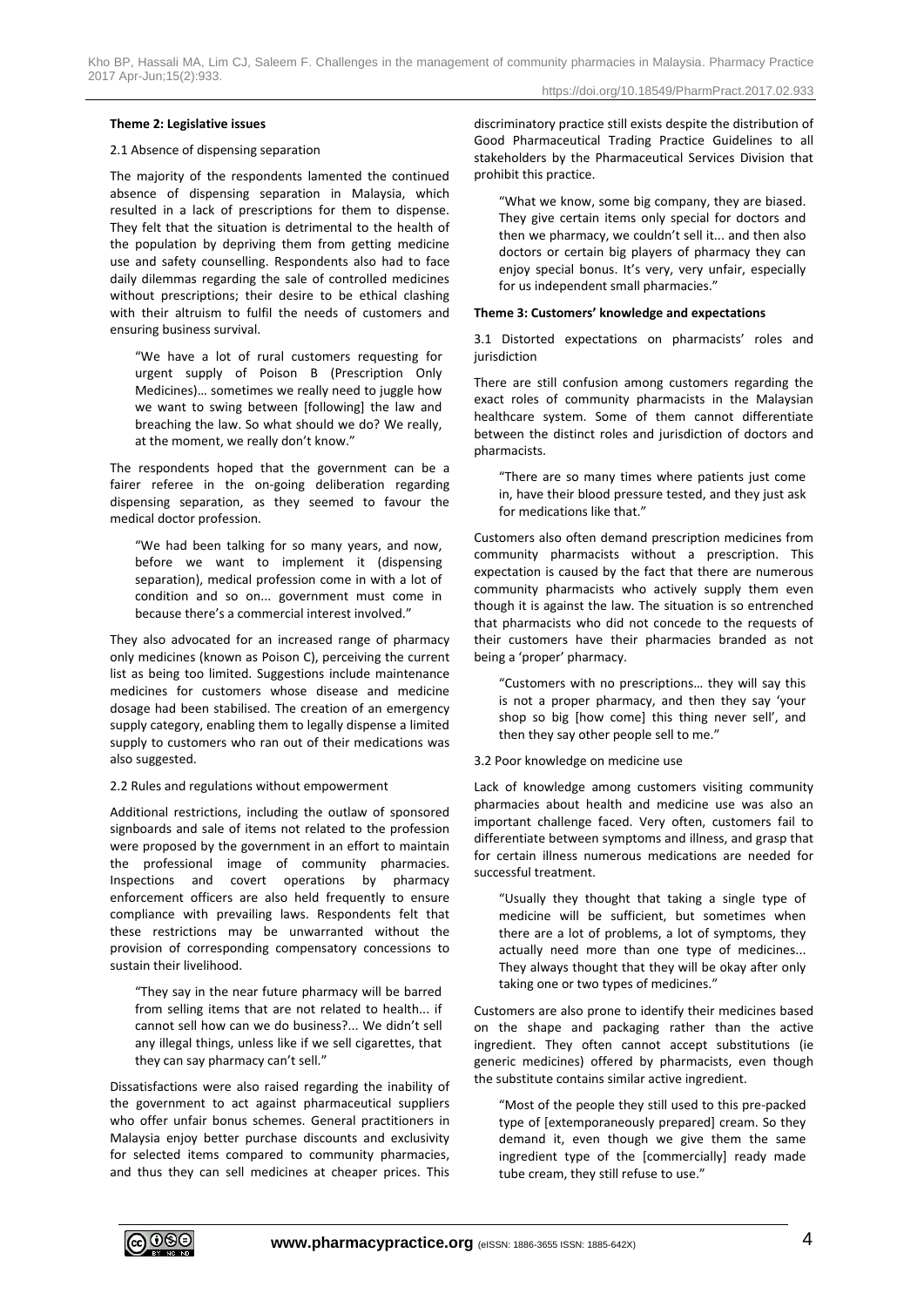#### https://doi.org/10.18549/PharmPract.2017.02.933

#### **Theme 4: Macroeconomic impacts**

#### 4.1 Increasing costs

Many community pharmacies experienced a slowdown in business due to the introduction of Goods and Services Tax (GST), high foreign exchange rate and economic uncertainties. When the GST was first introduced in April 2015, the prices of most items sold in community pharmacies increased, as a lot of medicines were initially taxed. The concurrent weakening of the Malaysian currency resulted in further price increases, as most medicines are imported.

"The challenge that we face for this year, very obvious, actually started end of last year and this year is increase of cost of medication. Not just medication, also supplement, basically everything, due to the drop of the Malaysian currency, and the economy is not very good, the GST."

## 4.2 Decreasing sales

The negative economic sentiments also reduced the spending power of customers, rendering them being more price conscious. An increased tendency of customers telephoning or dropping in just to enquire about prices was observed. Community pharmacists were generally unhappy with this emphasis on price, as it distracted the customers from learning more about proper use of medications.

"They even go on the telephone and just 'how much do you sell this? How much do you sell that?' They do telephone shopping. So as a result when they come in only talking about price, they divert us from our role as a professional."

The respondents were also worried that the economic slowdown impacts their customers' optimisation of health. Instances of customers not being able to afford the medicines needed, delaying treatment and stopping their consumption of health supplements and vitamins were noticed.

"You see them come in with 5, 10 [MYR] (1 MYR = 0.23 USD, February 2017) to get a medication. They have cough, flu, fever, everything but with 5 or 10 [MYR]... so it's quite hard sometimes to dispense so we select the more urgent treatment."

#### **Theme 5: Operational challenges**

#### 5.1 Financial capital and cash flow

A large financial capital is required to operate and manage a community pharmacy. Prudent financial and cash flow management is also essential to ensure business survival. In particular, a lot of considerations are involved in stock purchases, as community pharmacists need to order based on customer demand patterns to reduce wastage.

"Especially financial aspects...need a lot of funds to manage a shop... sometimes we can't afford to buy certain items, due to lack of funds. As a consequence we can't fulfil the requests of the customers."

They also need to juggle between buying large enough quantity to enjoy cheaper prices without tying too much of their capital in the stock and thus affecting cash flow. For those operating in rural areas or independent pharmacies, this is a more pronounced problem as pharmaceutical companies and suppliers preferred community pharmacies to take larger stock quantities to offset transportation costs.

"Some company, because we are further away [in a rural area], they will tend to encourage us to take a bigger load, so when we want to take on a bigger [load], our company will need more funds to pay for this stock."

## 5.2 Staffing problems

Most respondents work as the sole pharmacist in their community pharmacies. The long hours (some works for over 55 hours a week) led to them being mentally tired and having less time to spend with their families. The recent move enabling government employed pharmacists to be locums at their pharmacy was a welcome respite and positively received. They also wished that private sector pharmacists have the choice to be a full-time locum, whom they can hire as needed on a short notice. It is currently not possible due to the pharmacy specific nature of Malaysian practicing license.

"It's another idea as well to actually not fix a pharmacist at a pharmacy. It's better off to make sure that there is pharmacist at the pharmacy at all times, but it doesn't have to be one pharmacist at one place."

A lot of respondents faced difficulties in recruiting and retaining competent auxiliary staff. Pharmacy assistants in community pharmacies are often trained up from scratch by the community pharmacists themselves. It took approximately six months of training for them to be competent. Unfortunately, it is hard to find candidates with sufficient basic education and skills, especially in the rural areas. Retaining pharmacy assistants also proved to be hard, and most community pharmacies have high staff turnover rate.

"Staff do come and go and sometimes after we trained up like 4 or 5 months, they probably want to switch job...and that's why we do get quite a high turnover rate, like I would say maybe every 6 to 18 months."

## 5.3 Non-professional responsibilities

Independent community pharmacists reported spending a significant amount of their time dealing with nonprofessional work. They have to do stock management, ensure proper recordings of controlled substances, renew their licenses and dealing with the provident funds and social security contributions of their staff. The amount of paperwork increased substantially after GST implementation due to the fillings needed to be done for rebates.

"Major issue will be paperwork and red tape...currently the major thing is customs. Most of them will be GST registered because we want to get the [rebate] back. So that adds on a lot of work… we have corporate body that we need to registered... a lot of paperwork compared as to before."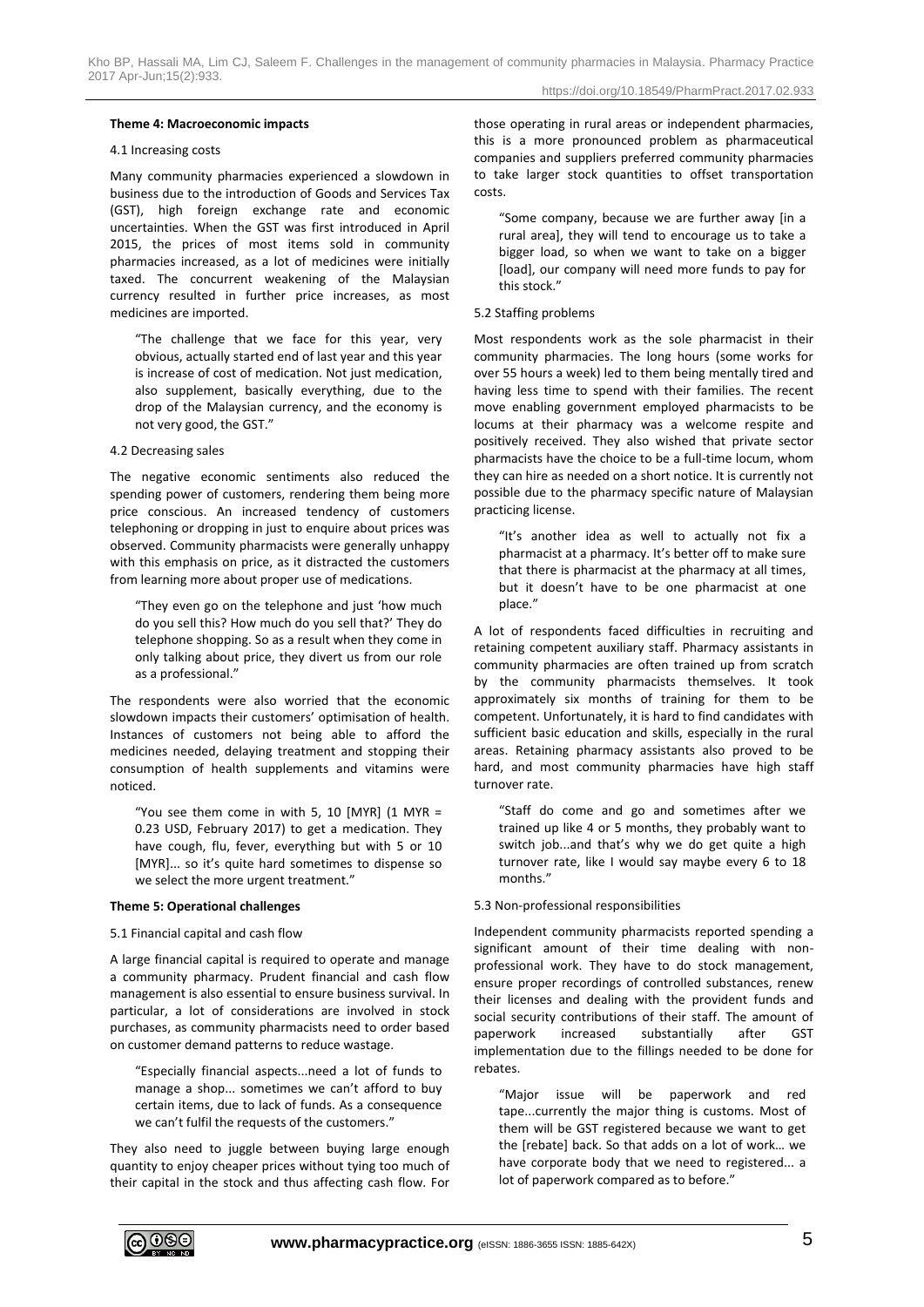Kho BP, Hassali MA, Lim CJ, Saleem F. Challenges in the management of community pharmacies in Malaysia. Pharmacy Practice 2017 Apr-Jun;15(2):933.

#### **Theme 6: Coping strategies**

#### 6.1 Lack of concrete coping strategies

Most community pharmacists did not have concrete strategies to counter the challenges faced by them in managing their community pharmacies. Some of them felt that current challenges are still manageable. In contrast, the majority of respondents claimed they were overwhelmed with the day-to-day management of their pharmacies to the extent of not having the time and energy to actually plan a strategy.

"If I managed to recruit staff then I will. Without staff I cannot do anything, even cleaning the store I already feel [tired]."

#### 6.2 Improving service provision as a coping strategy

For community pharmacists with a strategy in mind, most of them centred on improving customer services or increasing the range of professional pharmacy services provided. Developing a closer relationship with customers by being attentive to their needs was seen as important to attract customers.

"My best strategy at the moment is to provide a good service to my customers. When I provide them with the knowledge, then they usually tend to come back again."

Hiring pre-registration pharmacists (PRPs) was integrated by some community pharmacists to be part of this strategy, as having another pharmacist is particularly helpful in service expansion. This is possible as PRPs in Malaysia can conduct professional activities independently as long as their preceptors are satisfied with their competence. Some respondents also sought to increase public awareness about their pharmacy by conducting road-shows and free health screenings; however, this move was only taken by a few pharmacies and offered for a short duration.

"It (free screenings) will help them open up more, come and seek for advice, details on these medicines like there's any certain condition they cannot control... they will feel welcomed."

## 6.3 Operationalisation of strategy

The intention of some community pharmacists to operationalise their strategies was however, curtailed by the current negative economic outlook. Due to narrowing profit margins, they do not have the time to focus on service provision/expansion nor making major changes like renovating the pharmacy and purchasing equipment for a new service. For example unique services like asthma management require additional physical space and a nebulizer machine.

"Not at the moment, based on the present economic situation. I think times are pretty [tough], though even we might have the ideas, but we wouldn't be able to do it yet."

The lack of an adequate healthcare system, particularly dispensing separation and a national health insurance financing system, also limits their options to make changes. Community pharmacies currently exist at the periphery of the system, with their roles and potential contributions unfamiliar to many.

"Actually the biggest problem still stemmed from the overall government system... so if there are no changes in the system, I think it's difficult for us to make any major changes."

"With a proper health system in the country, where people can get the medications from the pharmacy at a reduced prices, and the government tops up on that, that will also help."

## **DISCUSSION**

The need to manage business oriented challenges continues to preoccupy community pharmacists, inhibiting formation and operationalisation of strategies to further improve their service delivery. Legislative changes are urgently needed to facilitate transition of community pharmacies in Malaysia towards being professional services oriented entities. This study delved into the rarely researched area of community pharmacy management challenges, and the insights unearthed is believed to be useful to chart future policies in the country and act as a reference point for other LMICs.

The lack of mechanisms to control the price of medicines and regulate market competition are still major challenges for community pharmacists in Malaysia, despite being highlighted in previous research.<sup>25,29</sup> The government's response so far were to produce best practice guidelines regarding indiscriminate bonus schemes<sup>34</sup> and pharmacy location zoning. $^{26}$  It had yet to be seen how these guidelines are law-binding or voluntarily abided by all involved parties. The recent approval for governmentlinked agencies to own community pharmacies muddled the situation. $35,36$  It gives rise to ethical concerns, as they may be provided unfair competitive advantage like the opportunity to establish premises in the vicinity of government hospitals.<sup>36</sup>

The resultant erosion of community pharmacies' profit margins will likely reinforce the attention on commercial viability at the expense of professionalism. This may explain why dispensing of controlled medicines without prescriptions continued to be practiced in Malaysia.<sup>24</sup> Despite increased pharmacy enforcement activities, the lack of effective deterrents particularly heavy punitive actions may embolden pharmacists to take the risk. Pharmacists seemed to concede that accommodating customers' demands is the only pragmatic choice for survival.<sup>37</sup> The widespread nature of this practice in developing countries suggests an inherent systemic flaw in prevailing pharmacy legislations, particularly the lack of dispensing separation.<sup>19,21,24</sup> The need to constantly exercise professional judgment and conscience before dispensing may also be detrimental to the pharmacists, resulting in a mental toll that affect their enthusiasm for the profession.<sup>38</sup>

Protective measures that insulate community pharmacists from excessive market competition are mooted to reduce the pressures faced in community pharmacy management. Suggestions from overseas practice include restricting the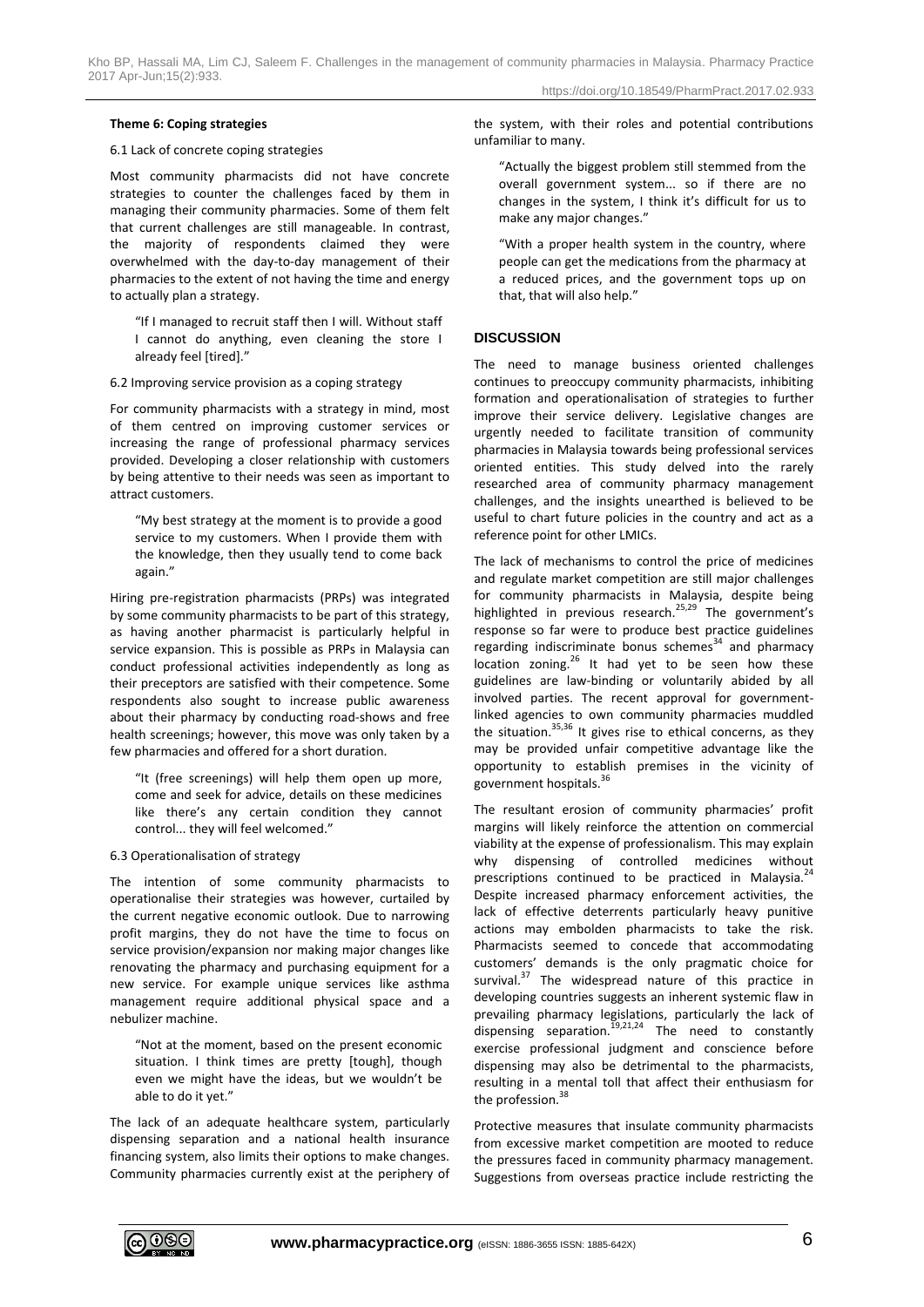ownership for community pharmacies to registered pharmacists<sup>39</sup>, curbing the establishment of chain pharmacies<sup>40</sup>, fixing the margins of controlled medicines<sup>41</sup> and requiring pharmacy to operate at a location with enough inhabitants and a set distance from the nearest pharmacy by law.<sup>40</sup> Even though these moves run contrary to the growing trend of liberalisation in community pharmacy governance of developed countries, the greater need to improve the health awareness and outcomes of the general population should be given precedence.<sup>42</sup>

The dispute over dispensing separation continues to dominate the Malaysian community pharmacy landscape, stifling further growth of existing pharmacy practice. $43$ Malaysian community pharmacists currently have exclusive jurisdiction over only a narrow range of pharmacy only medicine, which does not provide them sufficient competitive edge. Professional pharmacy organisations in Malaysia including the Malaysian Pharmaceutical Society (MPS) and Malaysian Community Pharmacy Guild (MCPG) are continuously fighting for dispensing separation. Unfortunately, recent development suggests that the current arrangement is still favoured by the Malaysian authority.<sup>44</sup> Therefore, another option is to enlarge this range of medicines, which besides affording them better financial returns, also acknowledges their professional expertise and provides a sense of empowerment. Furthermore, if the current legislative situation remains unchanged, their restricted roles will create a surplus of pharmacists in the community pharmacy sector. Local universities in Malaysia produce approximately 1,200 new pharmacists annually, a rate that will double the current number of pharmacists within a decade.<sup>45</sup> Thus it is pertinent for the government to create more job opportunities for pharmacists or scale back the intake of pharmacy undergraduates to mitigate this impending problem.

Mandating dispensing separation will also increase the opportunities for patients to be provided with professional drug counselling, as well as their recognition towards the skills and expertise of Malaysian community pharmacists. Current attempts to educate them are constantly frustrated by impatience and lack of interest. This is particularly important as research have found out that about half of the Malaysian population did not know the name of the medicines they were using nor how to use them properly.<sup>46</sup> Besides, activities to increase medicines related knowledge amongst the Malaysian public, especially the 'Know Your Medicines' campaign, can be intensified with closer collaboration with community pharmacies.<sup>4</sup>

A high percentage of over-the-counter medicines in Malaysia were found to be dispensed by pharmacy assistants.<sup>48</sup> Green-lighting to the hiring of pharmacist locums is part of the solution, as they can step in when the permanent pharmacist is unavailable. Allowing a pharmacist to work exclusively as a locum, filling in at different premises on a as-needed basis can be next considered by the government, as it promotes greater flexibility and fluidity in the workforce planning of pharmacies.<sup>49</sup> Besides, as most pharmacy assistants employed in community pharmacies do not possess any related qualifications, regulating their competency should be considered. Establishing a standard learning module and competency examination for them is an option. As colleges in Malaysia do offer pharmacy assistant diplomas, avenues to make graduates more affordable to be hired by community pharmacies can also be explored. At the moment nearly all of these diploma holders are employed in the government sector, most likely due to better remunerations offered.<sup>50</sup>

Respondents regarded offering more professional-oriented services as a viable option to confer their pharmacy a competitive advantage, which dovetailed with the increasing focus on professional services delivery. Health screening tests and to a lesser extent health promotion activities and medication management services are offered.<sup>23</sup> Unfortunately, further innovations and offerings proved a step too far, due to a lack of time and basic resources needed to support a new service. $^{16,51}$  These limitations may be more pronounced as most community pharmacies in Sarawak are still independently-owned and operated by sole pharmacists who have to personally manage every aspect of the entity. Remunerating professional services which had been proven to improve patient's health outcomes, such as medicines use review may incentivise them to consider hiring additional pharmacists to run these services.<sup>52</sup> Most of the challenges raised are external in nature, with issues related to legislative policies predominate. This was also reflected by the suggested solutions provided by respondents, with all of them pleading governmental interventions to take effect. Some Malaysian consumers do approach community pharmacists for health screening tests and consultations regarding their chronic illnesses. $53$  Unfortunately, the government seems to be ambivalent and still unsure about the immense potential of community pharmacies in preventing and managing illnesses as well as promoting health. The challenges raised demonstrated similarities with extra-organisational factors identified by Rangchian *et al*. <sup>30</sup> This indicates the importance of laying a strong legislative foundation to facilitate conducive community pharmacy practice, particularly in LMICs. The limited internal challenges and coping strategies raised may indicate that these problems are less prominent, or reflect the passive culture of pharmacists which predisposed them to blame external circumstances for their predicaments.<sup>54</sup> Professional pharmacy organisations need to rally community pharmacists into a vocal and cohesive voice to push for affirmative changes, for the betterment of community pharmacies and more importantly the healthcare of the general public.

## **Limitations**

Being a qualitative study, generalising the findings is a path that should be threaded with caution. However, some of the findings are consistent with the results of previous research conducted in another state in Malaysia, suggesting a certain extent of generalisability.<sup>29</sup> As the research only involved community pharmacists, findings may lack balance and might be biased towards other parties involved. Similar studies focusing on the viewpoints of policymakers and pharmacy customers are plausible directions for future research.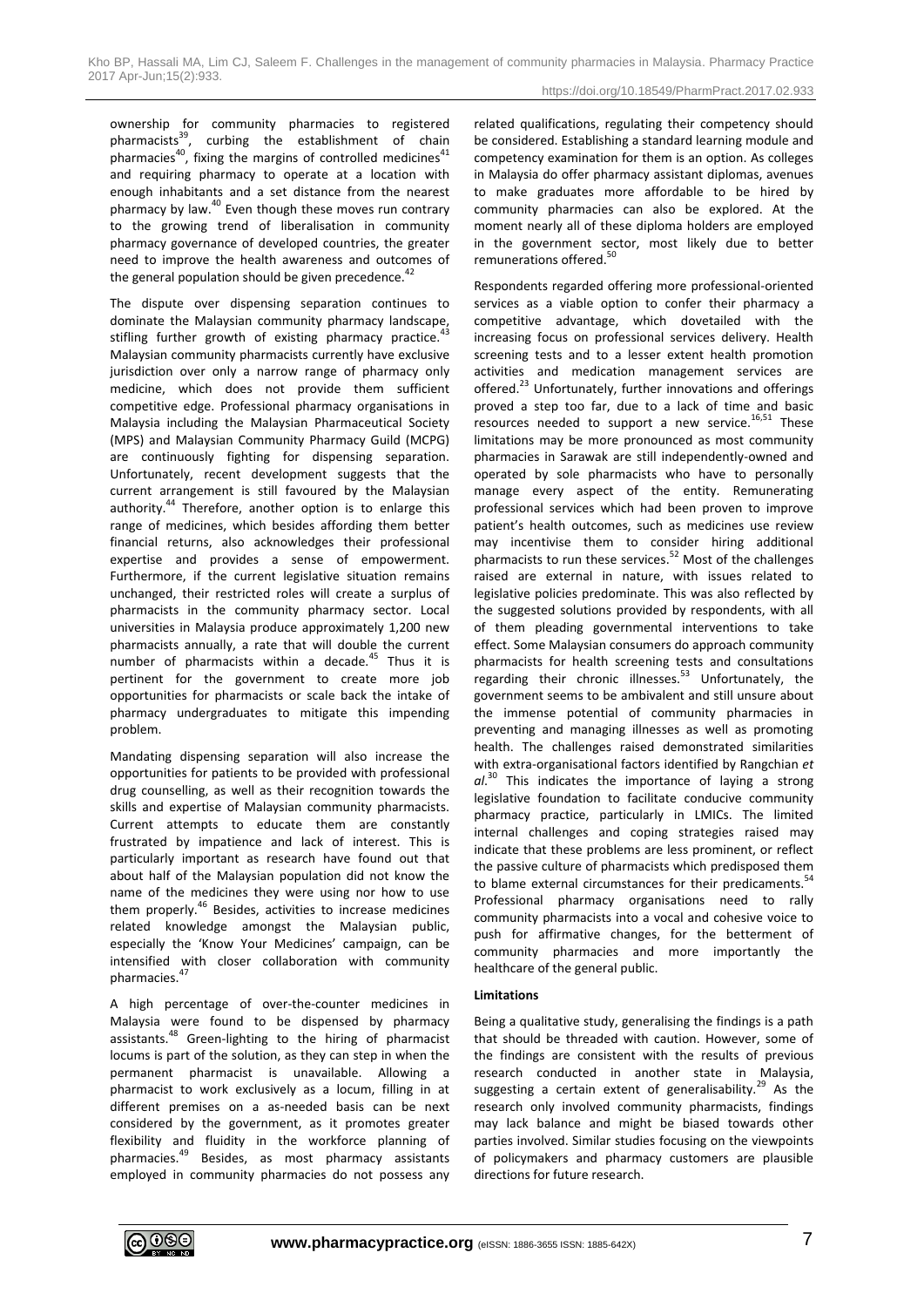Kho BP, Hassali MA, Lim CJ, Saleem F. Challenges in the management of community pharmacies in Malaysia. Pharmacy Practice 2017 Apr-Jun;15(2):933. https://doi.org/10.18549/PharmPract.2017.02.933

#### **CONCLUSIONS**

Numerous management challenges faced by community pharmacists, which affect their enthusiasm towards the profession and capabilities to extent the professional services have been highlighted in this study. They are too exposed to national economic vagaries and local market competition, besides needing to contend with customers lacking in medicine use knowledge. Unfortunately in Malaysia, most of these challenges faced require substantive changes in the health care system to be resolved. A paradigm shift amongst legislators and the public towards perceiving community pharmacies as professional service firms, rather than conventional business entities is needed to start the ball rolling.

#### **CONFLICT OF INTEREST**

The authors declare that they have no conflict of interests to disclose.

## **FUNDING**

This research received no specific grant from any funding agency in the public, commercial or not-for profit sectors.

## **References**

- 1. Al-Arifi MN. The managerial role of pharmacist at community pharmacy setting in Saudi Arabia. Pharmacol Pharm. 2013;4(1):63-70. doi[: 10.4236/pp.2013.41009](https://doi.org/10.4236/pp.2013.41009)
- 2. Ram S, Jensen M, Blucher C, Lilly R, Kim R, Scahill S. Pharmacists as Managers: what is being looked for by the sector in New Zealand community pharmacy? Asia Pac J Health Manag. 2015;10(1):36-45.
- 3. Ottewill R, Jennings PL, Magirr P. Management competence development for professional service SMEs: the case of community pharmacy. Education and Training 2000;42(4/5):246-255. doi[: 10.1108/00400910010373697](https://doi.org/10.1108/00400910010373697)
- 4. Woods P, Gapp R, King MA. A grounded exploration of the dimensions of managerial capability: A preliminary study of top Australian pharmacist owner-managers. Res Social Adm Pharm. 2015;11(5):623-638. doi: 10.1016/j.sapharm.2014.11.008
- 5. Duckett K. Community, autonomy and bespoke services: Independent community pharmacy practice in hyperdiverse, London communities. Res Social Adm Pharm. 2015;11(4):531-544. doi[: 10.1016/j.sapharm.2014.10.009](https://doi.org/10.1016/j.sapharm.2014.10.009)
- 6. Chappell NL, Barnes GE. Professional and business role orientations among practicing pharmacists. Soc Sci Med. 1984;18(2):103-10. doi[: 10.1016/0277-9536\(84\)90030-3](https://doi.org/10.1016/0277-9536(84)90030-3)
- 7. Bissell P, Traulsen M. Sociology and Pharmacy Practice. United Kingdom: Pharmaceutical Press; 2005.
- 8. Bader LR, McGrath S, Rouse MJ, Anderson C. A conceptual framework toward identifying and analyzing challenges to the advancement of pharmacy. Res Social Adm Pharm. 2017;13(2):321-331. doi: [10.1016/j.sapharm.2016.03.001](https://doi.org/10.1016/j.sapharm.2016.03.001)
- 9. Hepler CD, Strand LM. Opportunities and responsibilities in pharmaceutical care. Am J Hosp Pharm. 1990;47(3):533-543.
- 10. Mossialos E, Naci H, Courtin E. Expanding the role of community pharmacists: Policymaking in the absence of policyrelevant evidence? Health Policy. 2013;111(2):135-148. doi: [10.1016/j.healthpol.2013.04.003](https://doi.org/10.1016/j.healthpol.2013.04.003)
- 11. Smith J, Picton C, Dayan M. Now or never: Shaping pharmacy for the future. London: Royal Pharmaceutical Society; 2013.
- 12. Aburuz S, Al-Ghazawi M, Snyder A. Pharmaceutical care in a community-based practice setting in Jordan: where are we now with our attitudes and perceived barriers? Int J Pharm Pract. 2012;20(2):71-79. doi: [10.1111/j.2042-](https://doi.org/10.1111/j.2042-7174.2011.00164.x) [7174.2011.00164.x](https://doi.org/10.1111/j.2042-7174.2011.00164.x)
- 13. Laliberté MC, Perreault S, Damestoy N, Lalonde L. Ideal and actual involvement of community pharmacists in health promotion and prevention: a cross-sectional study in Quebec, Canada. BMC Public Health 2012;12:192. doi: [10.1186/1471-2458-12-192](https://doi.org/10.1186/1471-2458-12-192)
- 14. Roberts AS, Benrimoj SI, Chen TF, Williams, KA, Aslani P. Implementing cognitive services in community pharmacy: A review of facilitators used in practice change. Int J Pharm Pract. 2006;14(3):163-170. doi[: 10.1211/ijpp.14.3.0002](https://doi.org/10.1211/ijpp.14.3.0002)
- 15. Gastelurrutia MA, Benrimoj SI, Castrillon CC, de Amezua MJC, Fernandez-Llimos F, Faus MJ. Facilitators for practice change in Spanish community pharmacy. Pharm World Sci. 2009;31(1):32-39. doi: [10.1007/s11096-008-9261-0](https://doi.org/10.1007/s11096-008-9261-0)
- 16. Eades CE, Ferguson JS, O'Carroll RE. Public health in community pharmacy: A systematic review of pharmacist and consumer views. BMC Public Health. 2011;11(1):582-594. doi[: 10.1186/1471-2458-11-582](https://doi.org/10.1186/1471-2458-11-582)
- 17. Berbatis CG, Sunderland VB, Joyce A, Bulsura M, Mills C. Enhanced pharmacy services, barriers and facilitators in Australia's community pharmacies: Australia's National Pharmacy Database Project. Int J Pharm Pract. 2007;15(3):185- 191. doi: [10.1211/ijpp.15.3.0005](https://doi.org/10.1211/ijpp.15.3.0005)
- 18. Mak VSL, Clark A, Poulsen JH, Udengaard KU, Gilbert AL. Pharmacists' awareness of Australia's health care reforms and their beliefs and attitudes about their current and future roles. Int J Pharm Pract. 2012;20(1):33-40. doi[: 10.1111/j.2042-](https://doi.org/10.1111/j.2042-7174.2011.00160.x) [7174.2011.00160.x](https://doi.org/10.1111/j.2042-7174.2011.00160.x)
- 19. Smith F. The quality of private pharmacy services in low and middle income countries: A systematic review. Pharm World Sci. 2009;31(3):351-361. doi[: 10.1007/s11096-009-9294-z](https://doi.org/10.1007/s11096-009-9294-z)
- 20. Hermansyah A, Sainsbury E, Krass I. Community pharmacy and emerging public health initiatives in developing Southeast Asian countries: a systematic review. Health Soc Care Community 2016;24(5):e11-22. doi: [10.1111/hsc.12289](https://doi.org/10.1111/hsc.12289)
- 21. Miller R, Goodman C. Performance of retail pharmacies in low- and middle-income Asian settings: a systematic review. Health Policy Plan. 2016;31(7):940-953. doi[: 10.1093/heapol/czw007](https://doi.org/10.1093/heapol/czw007)
- 22. Azhar S, Hassali MA, Ibrahim MIM, Ahmad M, Masood I, Shafie AA. The role of pharmacists in developing countries: the current scenario in Pakistan. Human Resour Health. 2009;7:54. doi: [10.1186/1478-4491-7-54](https://doi.org/10.1186/1478-4491-7-54)

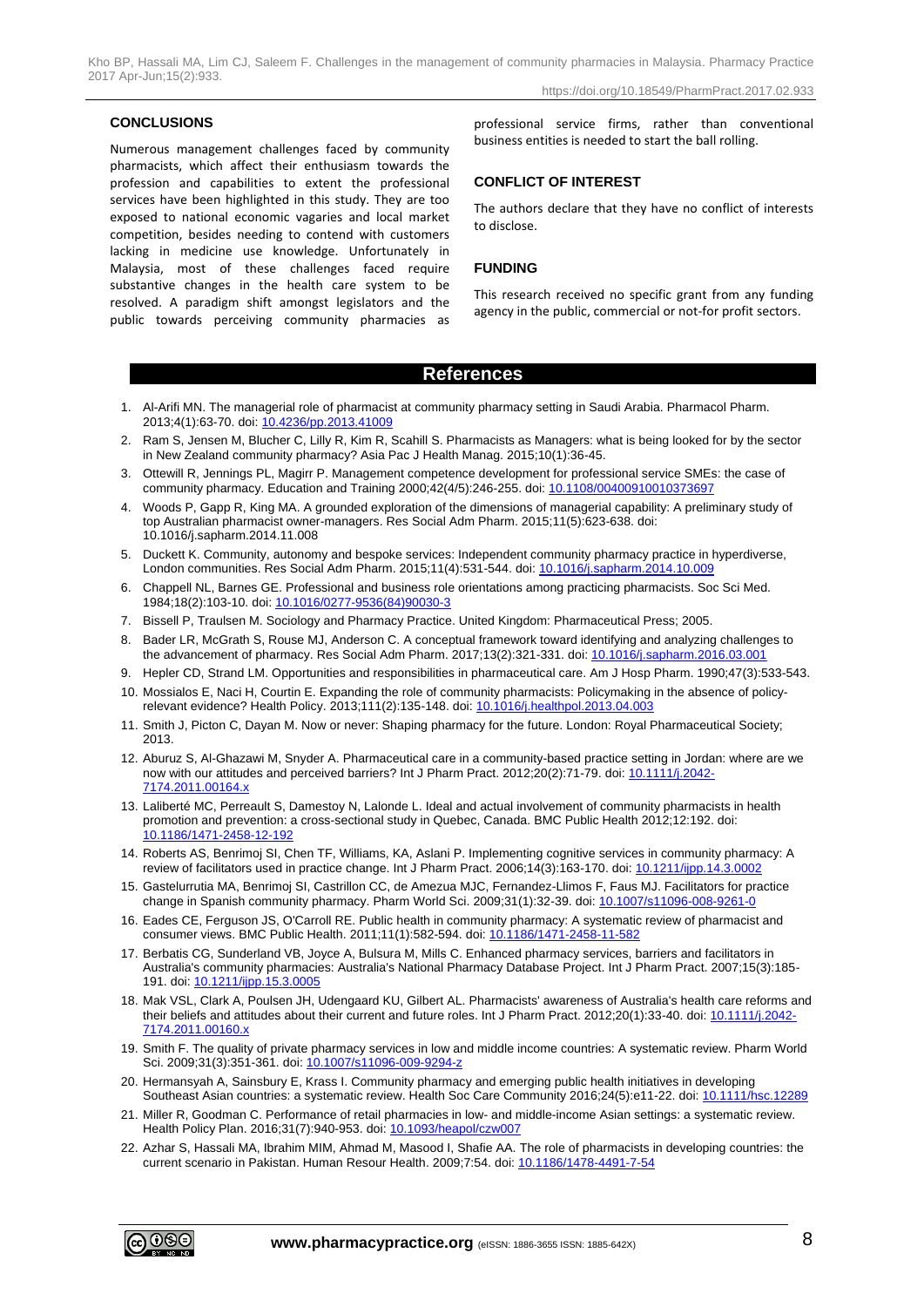- 23. Hassali MA, Ooi GS, Shafie AA, Alrasheedy AAF, Ho RY. Assessment of Malaysian community Pharmacists' involvement in extended pharmacy services. Malaysia: School of Pharmaceutical Sciences, Univeriti Sains Malaysia; 2014.
- 24. Alabid AHM, Ibrahim MIM, Hassali MA. Dispensing practices of general practitioners and community pharmacists in Malaysia: A pilot study. J Pharm Pract Res. 2013;43(3):187-189. doi[: 10.1002/j.2055-2335.2013.tb00251.x](https://doi.org/10.1002/j.2055-2335.2013.tb00251.x)
- 25. Hassali MA, Tan CS, Saleem F, Aljadhey H. A qualitative exploration of perceptions toward pharmaceutical price war among community pharmacists in the state of Penang, Malaysia. J Med Mark. 2013;13(1):44-53. doi: [10.1177/1745790413477648](https://doi.org/10.1177/1745790413477648)
- 26. Pharmaceutical Services Division, MoH Malaysia. Community Pharmacy Benchmarking Guideline 2nd Edition. Malaysia 2015.
- 27. Brooks JM, Klepser DG, Urmie JM, Farris K, Doucette WR. Effect of local competition on the willingness of community pharmacies to supply medication therapy management services. J Health Hum Serv Adm. 2007;30(1):4-27.
- 28. Martins L, Queiros S. Competition among pharmacies and the typology of services delivered: the Portuguese case. Health Policy. 2015;119(5):640-647. doi: 10.1016/j.healthpol.2015.03.0
- 29. Hassali MA, Saleem F, Alrasheedy AA, Aljadhey H, Verma AK. Challenges in managing a retail pharmacy: Views from community pharmacists in the state of Penang, Malaysia. J Med Mark. 2014;14(4):244-249. doi: [10.1177/1745790415586326](https://doi.org/10.1177/1745790415586326)
- 30. Rangchian M, Mehralian G, Salamzadeh J, Vatanpour H. Underlying factors influencing community pharmacies business in low-to medium-developed markets: a societal perspective. J Pharm Health Serv Res. 2016;7(3):129-139. doi: [10.1111/jphs.12134](https://doi.org/10.1111/jphs.12134)
- 31. Hassali MA, Shafie AA, Ooi GS, Wong ZY. Pharmacy Practice in Malaysia. In: Fathelrahman AI, Ibrahim MIM, Wertheimer AI, eds. Pharmacy practice in developing countries: Achievements and challenges. United Kingdom: Elservier; 2016.
- 32. Britnell M. Malaysia: Reform some time, soon? In: In search of the perfect health system. United Kingdom: Palgrave; 2015.
- 33. Braun V, Clarke V. Using thematic analysis in psychology. Qual Res Psychol. 2006;3(2):77-101. doi: [10.1191/1478088706qp063oa](https://doi.org/10.1191/1478088706qp063oa)
- 34. Pharmaceutical Services Division, MoH Malaysia. Good Pharmaceutical Trade Practice for Private Sector. Malaysia 2015.
- 35. Zieman, Cooperative alliance signs MoU to develop chain of pharmacies. Malaysia: The Star Online; 14 October 2013. Available at: [http://www.thestar.com.my/business/sme/2013/10/14/on-track-to-be-the-](http://www.thestar.com.my/business/sme/2013/10/14/on-track-to-be-the-%20biggest-cooperative-alliance-signs-mou-to-develop-chain-of-pharmacies/) biggest-cooperative-alliance-signs[mou-to-develop-chain-of-pharmacies/](http://www.thestar.com.my/business/sme/2013/10/14/on-track-to-be-the-%20biggest-cooperative-alliance-signs-mou-to-develop-chain-of-pharmacies/) (accessed 8 April 2016)
- 36. Bong K. Setting up community pharmacy in hospitals, Sarawak: Borneo Post Online; 29 March 2014: Available at: [http://www.theborneopost.com/2014/03/29/setting-up-](http://www.theborneopost.com/2014/03/29/setting-up-%20community-pharmacy-in-hospitals/) community-pharmacy-in-hospitals/ (accessed 16 March 2016).
- 37. Nga do TT, Chuc NT, Hoa NP, Hoa NQ, Nguyen NT, Loan HT, Toan TK, Phuc HD, Horby P, Van Yen N, Van Kinh N, Wertheim HF. Antibiotic sales in rural and urban pharmacies in northern Vietnam: an observational study. BMC Pharmacol Toxicol. 2014;15(1):1-10. doi: [10.1186/2050-6511-15-6](https://doi.org/10.1186/2050-6511-15-6)
- 38. Bahnassi A. Do no harm: the role of community pharmacists in regulating public access to prescription drugs in Saudi Arabia. Int J Pharm Pract. 2016;24(2):142-145. doi: [10.1111/ijpp.12224](https://doi.org/10.1111/ijpp.12224)
- 39. Martins F, van Mil JWF, Costa FA. The organizational framework of community pharmacies in Europe. Int J Clin Pharm. 2015;37(5):896-905. doi: [10.1007/s11096-015-0140-1](https://doi.org/10.1007/s11096-015-0140-1)
- 40. Mehralian G, Rangchian M, Javadi A, Peiravian F. Investigation on barriers to pharmaceutical care in community pharmacies: a structural equation model. Int J Clin Pharm. 2014;36(5):1087-1094. doi: 10.1007/s11096-014-9999
- 41. Basak S, van Mil JWF, Sathyanarayana D. The changing roles of pharmacists in community pharmacies: perception of reality in India. Pharm World Sci. 2009;31(6):612-618. doi[:10.1007/s11096-009-9307-y](https://doi.org/10.1007/s11096-009-9307-y)
- 42. Vogler S, Habimana K, Arts D. Does deregulation in community pharmacy impact accessibility of medicines, quality of pharmacy services and costs? Evidence from nine European countries. Health Policy 2014;117(3):311-327. doi: [10.1016/j.healthpol.2014.06.001](https://doi.org/10.1016/j.healthpol.2014.06.001)
- 43. Hassali MA, Mak VSL, Ooi GS. Pharmacy Practice in Malaysia. J Pharm Pract Res. 2014;44(3):125-128. doi: [10.1002/jppr.1024](https://doi.org/10.1002/jppr.1024)
- 44. Lee KS, Lim YW, Long CM. The fate of the new pharmacy bill: going backwards or forwards? J Pharm Policy Pract. 2016;9:25. doi[: 10.1186/s40545-016-0081-7](https://doi.org/10.1186/s40545-016-0081-7)
- 45. Salmasi S, Long CM, Khan TM. Interplay of medication errors and the separation of dispensing. Res Social Adm Pharm. 2016;12(1):171-172. doi: [10.1016/j.sapharm.2015.07.004](https://doi.org/10.1016/j.sapharm.2015.07.004)
- 46. Pharmaceutical Services Division, MoH Malaysia. A national survey on the use of medicines (NSUM) by Malaysian Consumers 2012. Malaysia 2013.
- 47. Ting CY, Lee KS, Tan RTH, Ang WC, Long CM. An exploratory study on the consumers use of medicine in the state of Sarawak, Malaysia. J Young Pharm. 2016;8(4):477-482. doi: [10.5530/jyp.2016.4.26](https://doi.org/10.5530/jyp.2016.4.26)
- 48. Neoh CF, Hassali MA, Shafie AA, Awaisu A. Nature and adequacy of information on dispensed medications delivered to patients in community pharmacies: a pilot study from Penang, Malaysia. J Pharm Health Serv Res. 2010;2(1):41-46. doi: [10.1111/j.1759-8893.2010.00026.x](https://doi.org/10.1111/j.1759-8893.2010.00026.x)
- 49. Shann P, Hassell K. Flexible working: Understanding the locum pharmacist in Great Britain. Res Social Adm Pharm. 2006;2(3):388-407. doi[: 10.1016/j.sapharm.2006.03.002](https://doi.org/10.1016/j.sapharm.2006.03.002)
- 50. MOH Malaysia. Health Facts. Malaysia 2015. Available from: [http://vlib.moh.gov.my/cms/documentstorage/com.tms.cms.document.Document\\_2e8efe25a0188549d5315d00e9ca9560/](http://vlib.moh.gov.my/cms/documentstorage/com.tms.cms.document.Document_2e8efe25a0188549d5315d00e9ca9560/KKM_HEALTH_FACTS_2015.pdf) [KKM\\_HEALTH\\_FACTS\\_2015.pdf](http://vlib.moh.gov.my/cms/documentstorage/com.tms.cms.document.Document_2e8efe25a0188549d5315d00e9ca9560/KKM_HEALTH_FACTS_2015.pdf) (accessed 11 June 2016).
- 51. Doucette WR, Nevins JC, Gaither C, Kreling DH, Mott DA, Pedersen CA, Schommer JC. Organizational factors influencing pharmacy practice change. Res Social Adm Pharm. 2012;8(4):274-284. doi[: 10.1016/j.sapharm.2011.07.002](https://doi.org/10.1016/j.sapharm.2011.07.002)